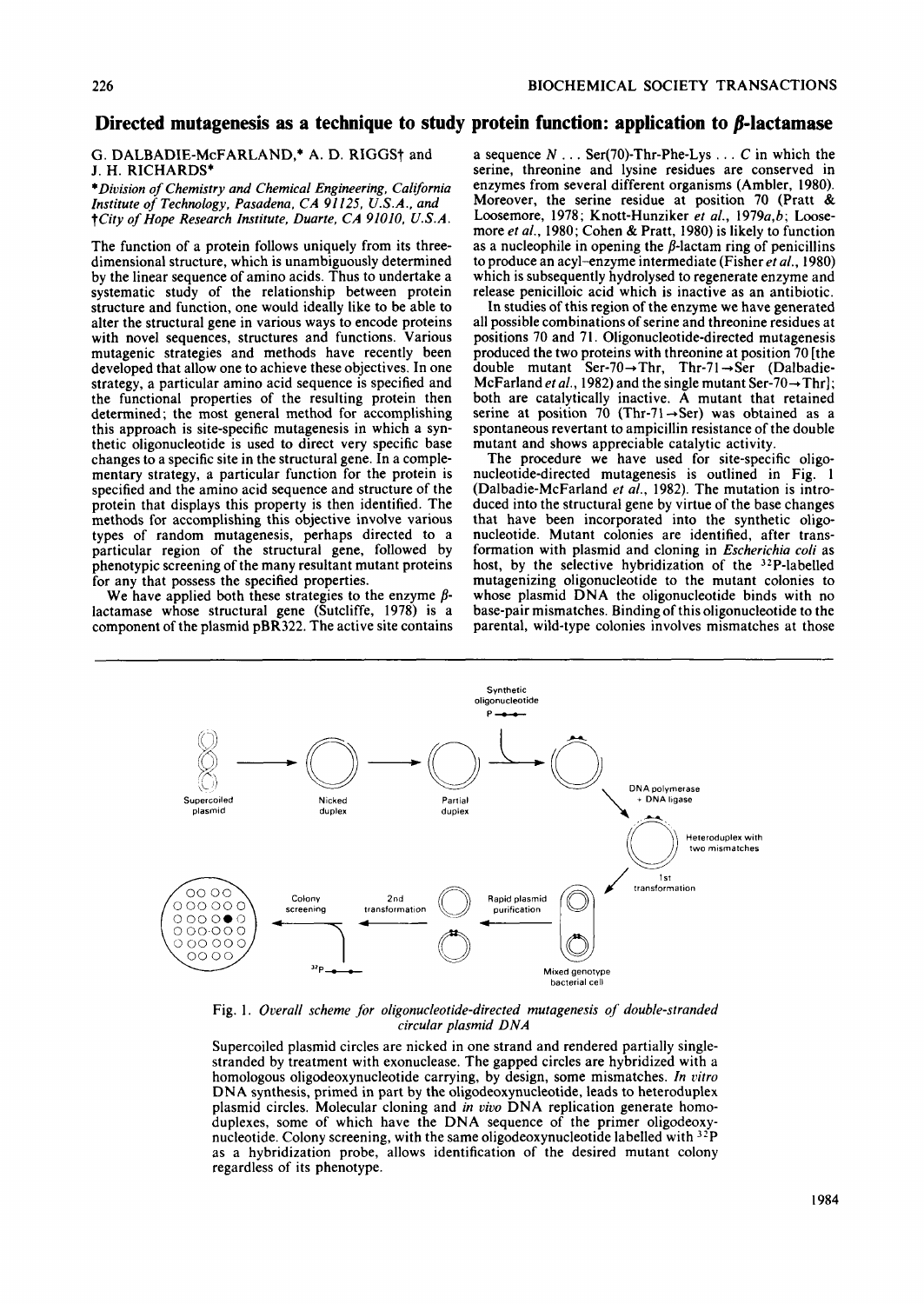# 604th MEETING, CAMBRIDGE 227

positions that were altered in the mutant and is, accordingly, weaker. Thus, after washings at appropriate temperatures, the synthetic oligonucleodite remains bound to mutant colonies while it has been dissociated from parental colonies. In this procedure, since mutants are screened at the DNA level, one need not rely on phenotypic differences between mutant and parent; such screening makes this a powerfully general method for generating and identifying mutants with specified sequences.

In the alternative approach, one specifies a particular

phenotype, in the present case lactamase activity, uses various methods of random mutagenesis to generate a large number of mutant proteins and then employs a screening procedure that depends on phenotype to identify colonies that produce a catalytically active enzyme.

### Site-directed mutants (Ser-70 $\rightarrow$ Ser and Ser-70 $\rightarrow$ Thr)

We have previously reported the preparation of a double mutant of the residues in the catalytic site, specifically Ser- $70 \rightarrow$ Thr; Thr-71  $\rightarrow$  Ser, in which the sequence of the residues



Fig. 2. *Hybridizations of plasmid DNA from revertants to ampicillin resistance against two different oligonucleotide probes* 

*(a)* Ethidium bromide-stained gel (top) and autoradiogram (bottom) of the same gel after drying and hybridizing (Dalbadie-McFarland *et al.*, 1982) to the oligomer 5'viously (Dalbadie-McFarland  $et$   $al., 1982$ ) and washes were in  $6 \times$  standard saline citrate (SSC) at 43°C. *(b)* Ethidium bromide-stained gel (top) and autoradiogram (bottom) of the same gel after drying and hybridizing to the oligomer  $5'$ -3<sup>2</sup>P-A ATG *EcoRI* digest of pBR322 (-AGC ACT-); lanes labelled B, *EcoRI* digest of double mutant DNA (ACC TCT); lanes labelled C, D, E and F are partial *EcoRI* digests of plasmid DNA from revertants to ampicillin resistance.  $32P-A$  ATG ATG ACC TCT-3'. Hybridization conditions were as described pre-ATG AGC TCT-3' as in (a). Washes were in  $6 \times$  SSC at 50°C. Lanes labelled A,